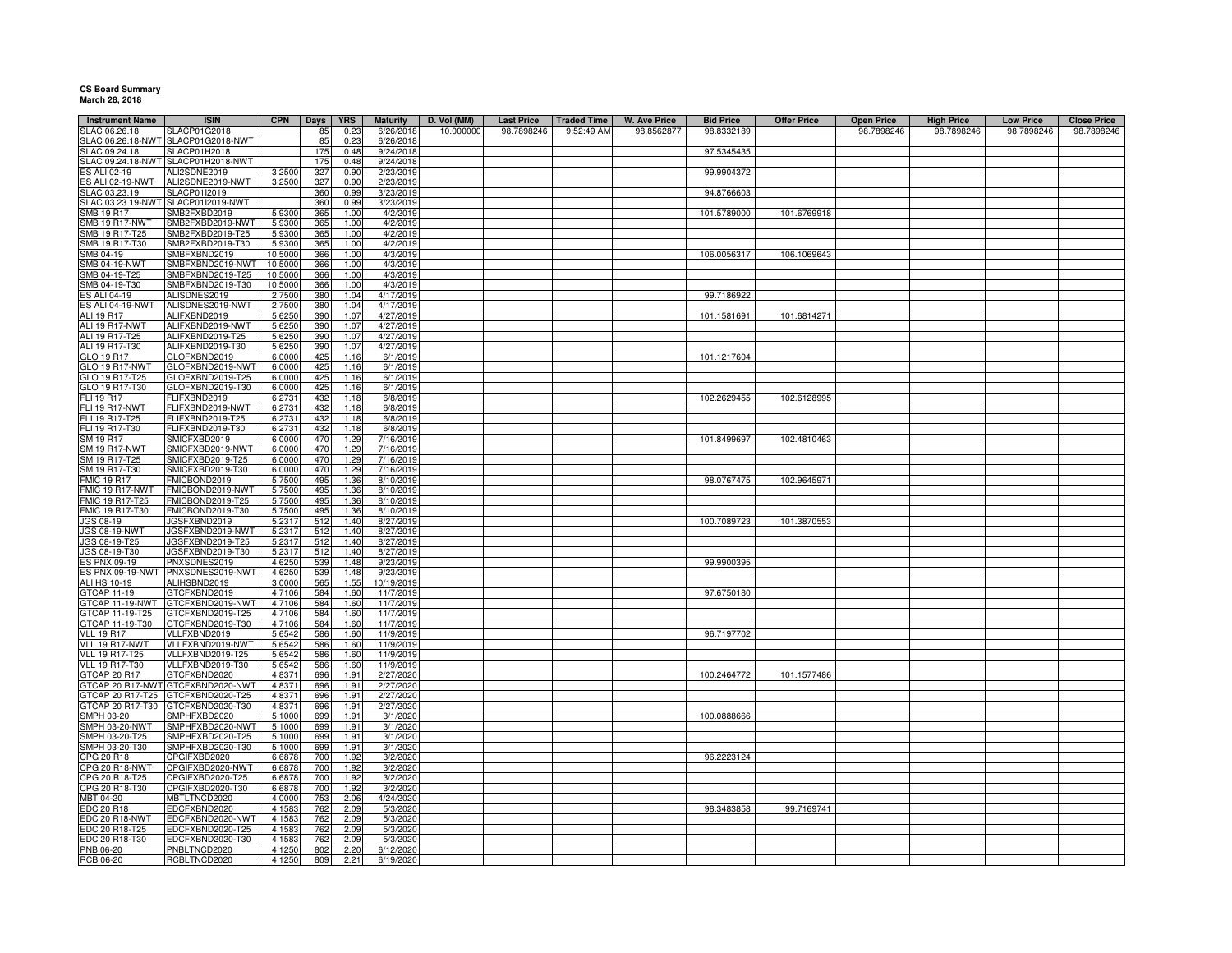| <b>Instrument Name</b>             | <b>ISIN</b>                          | <b>CPN</b>       | Days         | <b>YRS</b>   | <b>Maturity</b>          | D. Vol (MM) |            |                        | Last Price   Traded Time   W. Ave Price | <b>Bid Price</b>         | <b>Offer Price</b> | <b>Open Price</b> | <b>High Price</b> | <b>Low Price</b> | <b>Close Price</b> |
|------------------------------------|--------------------------------------|------------------|--------------|--------------|--------------------------|-------------|------------|------------------------|-----------------------------------------|--------------------------|--------------------|-------------------|-------------------|------------------|--------------------|
| GLO 20 R18                         | GLOFXBND2020                         | 4.8875           | 837          | 2.29         | 7/17/2020                |             |            |                        |                                         | 99.7567796               | 101.2747235        |                   |                   |                  |                    |
| GLO 20 R18-NWT                     | GLOFXBND2020-NWT                     | 4.8875           | 837          | 2.29         | 7/17/2020                |             |            |                        |                                         |                          |                    |                   |                   |                  |                    |
| GLO 20 R18-T25                     | LOFXBND2020-T25                      | 4.8875           | 837          | 2.29         | 7/17/2020                |             |            |                        |                                         |                          |                    |                   |                   |                  |                    |
| GLO 20 R18-T30                     | GLOFXBND2020-T30                     | 4.8875           | 837          | 2.29         | 7/17/2020                |             |            |                        |                                         |                          |                    |                   |                   |                  |                    |
| <b>SLTC 20 R18</b>                 | SLTCFXBD2020                         | 4.9925           | 873          | 2.39         | 8/22/2020                |             |            |                        |                                         | 92.5878481               |                    |                   |                   |                  |                    |
| SLTC 20 R18-NWT                    | SLTCFXBD2020-NWT                     | 4.9925           | 873          | 2.39         | 8/22/2020                |             |            |                        |                                         |                          |                    |                   |                   |                  |                    |
| SLTC 20 R18-T25                    | SLTCFXBD2020-T25                     | 4.9925           | 873          | 2.39         | 8/22/2020                |             |            |                        |                                         |                          |                    |                   |                   |                  |                    |
| SLTC 20 R18-T30                    | SLTCFXBD2020-T30                     | 4.9925           | 873          | 2.39         | 8/22/2020                | 0.500000    | 97.0740095 |                        |                                         |                          |                    |                   |                   |                  |                    |
| 3DO 10-20<br>ALI 20 R19            | BDO2LTNC2020<br>ALIFXBND2020         | 3.7500<br>4.6250 | 918<br>922   | 2.51<br>2.52 | 10/6/2020<br>10/10/2020  |             |            | 3:51:15 PM             | 97.0740095                              | 90.9512695<br>98.7137358 | 100.5305617        | 97.0740095        | 97.0740095        | 97.0740095       | 97.0740095         |
| ALI 20 R19-NWT                     | ALIFXBND2020-NWT                     | 4.6250           | 922          | 2.52         | 10/10/2020               |             |            |                        |                                         |                          |                    |                   |                   |                  |                    |
| ALI 20 R19-T25                     | ALIFXBND2020-T25                     | 4.6250           | 922          | 2.52         | 10/10/2020               |             |            |                        |                                         |                          |                    |                   |                   |                  |                    |
| ALI 20 R19-T30                     | ALIFXBND2020-T30                     | 4.6250           | 922          | 2.52         | 10/10/2020               |             |            |                        |                                         |                          |                    |                   |                   |                  |                    |
| <b>HOUSE 10-20</b>                 | HOUSEFBD2020                         | 6.2080           | 928          | 2.54         | 10/16/2020               |             |            |                        |                                         | 102.3816827              | 102.6216550        |                   |                   |                  |                    |
| HOUSE 10-20-NWT                    | HOUSEFBD2020-NWT                     | 6.2080           | 928          | 2.54         | 10/16/2020               |             |            |                        |                                         |                          |                    |                   |                   |                  |                    |
| HOUSE 10-20-T25                    | HOUSEFBD2020-T25                     | 6.2080           | 928          | 2.54         | 10/16/2020               |             |            |                        |                                         |                          |                    |                   |                   |                  |                    |
| HOUSE 10-20-T30                    | HOUSEFBD2020-T30                     | 6.2080           | 928          | 2.54         | 10/16/2020               |             |            |                        |                                         |                          |                    |                   |                   |                  |                    |
| AEV 11-20                          | AEV2FXBD2020                         | 4.4722           | 949          | 2.60         | 11/6/2020                |             |            |                        |                                         | 98.2425345               | 99.6876279         |                   |                   |                  |                    |
| AEV 11-20-NWT                      | AEV2FXBD2020-NWT                     | 4.4722           | 949          | 2.60         | 11/6/2020                |             |            |                        |                                         |                          |                    |                   |                   |                  |                    |
| AEV 11-20-T25                      | AEV2FXBD2020-T25                     | 4.4722           | 949          | 2.60         | 11/6/2020                |             |            |                        |                                         |                          |                    |                   |                   |                  |                    |
| AEV 11-20-T30                      | AEV2FXBD2020-T30                     | 4.4722           | 949          | 2.60         | 11/6/2020                |             |            |                        |                                         |                          |                    |                   |                   |                  |                    |
| FLI 20 R19                         | FLIFXBND2020                         | 4.8562           | 951          | 2.60         | 11/8/2020                |             |            |                        |                                         | 98.9267796               | 100.6227875        |                   |                   |                  |                    |
| FLI 20 R19-NWT                     | FLIFXBND2020-NWT                     | 4.8562           | 951          | 2.60         | 11/8/2020                |             |            |                        |                                         |                          |                    |                   |                   |                  |                    |
| FLI 20 R19-T25                     | FLIFXBND2020-T25                     | 4.8562           | 951          | 2.60         | 11/8/2020                |             |            |                        |                                         |                          |                    |                   |                   |                  |                    |
| FLI 20 R19-T30                     | LIFXBND2020-T30                      | 4.8562           | 951          | 2.60         | 11/8/2020                |             |            |                        |                                         |                          |                    |                   |                   |                  |                    |
| AEV 20 R19                         | AEVFXBND2020                         | 4.4125           | 964          | 2.64         | 11/21/2020               |             |            |                        |                                         | 97.5869101               | 99.5354569         |                   |                   |                  |                    |
| AEV 20 R19-NWT<br>AEV 20 R19-T25   | AEVFXBND2020-NWT<br>AEVFXBND2020-T25 | 4.4125<br>4.4125 | 964<br>964   | 2.64<br>2.64 | 11/21/2020<br>11/21/2020 |             |            |                        |                                         |                          |                    |                   |                   |                  |                    |
| AEV 20 R19-T30                     | AEVFXBND2020-T30                     | 4.4125           | 964          | 2.64         | 11/21/2020               |             |            |                        |                                         |                          |                    |                   |                   |                  |                    |
| <b>MER 20 P19</b>                  | <b>MERFXBND2020</b>                  | 4.3750           | 985          | 2.70         | 12/12/2020               | 2.000000    | 98.1843767 | 2:30:44 PM             | 98.1843767                              | 98.1843767               |                    | 98.1843767        | 98.1843767        | 98.1843767       | 98.1843767         |
| <b>MER 20 P19-NWT</b>              | MERFXBND2020-NWT                     | 4.3750           | 985          | 2.70         | 12/12/2020               |             |            |                        |                                         |                          |                    |                   |                   |                  |                    |
| MER 20 P19-T25                     | MERFXBND2020-T25                     | 4.3750           | 985          | 2.70         | 12/12/2020               |             |            |                        |                                         |                          |                    |                   |                   |                  |                    |
| MER 20 P19-T30                     | MERFXBND2020-T30                     | 4.3750           | 985          | 2.70         | 12/12/2020               |             |            |                        |                                         |                          |                    |                   |                   |                  |                    |
| <b>TEL 21 R19</b>                  | TELFXBND2021                         | 5.2250           | 1041         | 2.85         | 2/6/2021                 |             |            |                        |                                         | 99.8011523               |                    |                   |                   |                  |                    |
| TEL 21 R19-NWT                     | TELFXBND2021-NWT                     | 5.2250           | 1041         | 2.85         | 2/6/2021                 |             |            |                        |                                         |                          |                    |                   |                   |                  |                    |
| TEL 21 R19-T25                     | TELFXBND2021-T25                     | 5.2250           | 1041         | 2.85         | 2/6/2021                 |             |            |                        |                                         |                          |                    |                   |                   |                  |                    |
| TEL 21 R19-T30                     | TELFXBND2021-T30                     | 5.2250           | 1041         | 2.85         | 2/6/2021                 |             |            |                        |                                         |                          |                    |                   |                   |                  |                    |
| ABS 21 R19                         | ABSFXBND2021                         | 5.3350           | 1045         | 2.86         | 2/10/2021                | 1.100000    | 90.8572678 | 11:06:41 AM            | 95.2792272                              | 93.2532122               | 97.3656421         | 95.7214232        | 95.7214232        | 90.8572678       | 90.8572678         |
| <b>ABS 21 R19-NWT</b>              | ABSFXBND2021-NWT                     | 5.3350           | 1045         | 2.86         | 2/10/2021                |             |            |                        |                                         |                          |                    |                   |                   |                  |                    |
| ABS 21 R19-T25                     | ABSFXBND2021-T25                     | 5.3350           | 1045         | 2.86         | 2/10/202                 |             |            |                        |                                         |                          |                    |                   |                   |                  |                    |
| ABS 21 R19-T30                     | ABSFXBND2021-T30                     | 5.3350           | 1045         | 2.86         | 2/10/202                 |             |            |                        |                                         |                          |                    |                   |                   |                  |                    |
| <b>ROCK 21 R19</b>                 | ROCKFXBD2021                         | 5.0932           | 1050         | 2.8          | 2/15/202                 |             |            |                        |                                         | 99.4507759               | 100.5123056        |                   |                   |                  |                    |
| ROCK 21 R19-NWT                    | ROCKFXBD2021-NWT                     | 5.0932           | 1050         | 2.87         | 2/15/2021                |             |            |                        |                                         |                          |                    |                   |                   |                  |                    |
| ROCK 21 R19-T25                    | ROCKFXBD2021-T25                     | 5.0932           | 1050         | 2.87         | 2/15/2021                |             |            |                        |                                         |                          |                    |                   |                   |                  |                    |
| ROCK 21 R19-T30<br>SMPH 02-21      | ROCKFXBD2021-T30<br>SMPH2FBD2021     | 5.0932<br>4.5095 | 1050<br>1060 | 2.87<br>2.90 | 2/15/2021<br>2/25/2021   |             |            |                        |                                         | 98.6829767               | 98.9495776         |                   |                   |                  |                    |
| SMPH 02-21-NWT                     | SMPH2FBD2021-NWT                     | 4.5095           | 1060         | 2.90         | 2/25/2021                |             |            |                        |                                         |                          |                    |                   |                   |                  |                    |
| SMPH 02-21-T25                     | MPH2FBD2021-T25                      | 4.5095           | 1060         | 2.90         | 2/25/202                 |             |            |                        |                                         |                          |                    |                   |                   |                  |                    |
| SMPH 02-21-T30                     | MPH2FBD2021-T30                      | 4.5095           | 1060         | 2.90         | 2/25/2021                |             |            |                        |                                         |                          |                    |                   |                   |                  |                    |
| <b>JGS 21 R19</b>                  | JGSFXBND2021                         | 5.2442           | 1062         | 2.91         | 2/27/2021                |             |            |                        |                                         | 99.5810875               | 100.9159183        |                   |                   |                  |                    |
| <b>JGS 21 R19-NWT</b>              | JGSFXBND2021-NWT                     | 5.2442           | 1062         | 2.91         | 2/27/2021                |             |            |                        |                                         |                          |                    |                   |                   |                  |                    |
| JGS 21 R19-T25                     | JGSFXBND2021-T25                     | 5.2442           | 1062         | 2.91         | 2/27/2021                |             |            |                        |                                         |                          |                    |                   |                   |                  |                    |
| JGS 21 R19-T30                     | JGSFXBND2021-T30                     | 5.2442           | 1062         | 2.91         | 2/27/2021                |             |            |                        |                                         |                          |                    |                   |                   |                  |                    |
| <b>SLI 21 R18</b>                  | SLIFXBND2021                         | 6.7150           | 108          | 2.97         | 3/22/2021                |             |            |                        |                                         | 100.0387478              |                    |                   |                   |                  |                    |
| <b>SLI 21 R18-NWT</b>              | SLIFXBND2021-NWT                     | 6.7150           | 1085         | 2.97         | 3/22/2021                |             |            |                        |                                         |                          |                    |                   |                   |                  |                    |
| SLI 21 R18-T25                     | SLIFXBND2021-T25                     | 6.7150           | 108          | 2.97         | 3/22/2021                |             |            |                        |                                         |                          |                    |                   |                   |                  |                    |
| SLI 21 R18-T30                     | SLIFXBND2021-T30                     | 6.7150           | 1085         | 2.97         | 3/22/2021                |             |            |                        |                                         |                          |                    |                   |                   |                  |                    |
| <b>MNTC 21 R19</b>                 | MNTCFXBD2021                         | 5.0700           | 1094         | 3.00         | 3/31/2021                |             |            |                        |                                         | 98.6839355               | 100.7487485        |                   |                   |                  |                    |
| MNTC 21 R19-NWT                    | MNTCFXBD2021-NWT                     | 5.0700           | 1094         | 3.00         | 3/31/2021                |             |            |                        |                                         |                          |                    |                   |                   |                  |                    |
| MNTC 21 R19-T25<br>MNTC 21 R19-T30 | MNTCFXBD2021-T25<br>MNTCFXBD2021-T30 | 5.0700<br>5.0700 | 1094<br>1094 | 3.00<br>3.00 | 3/31/202<br>3/31/202     |             |            |                        |                                         |                          |                    |                   |                   |                  |                    |
| SMB 21 R19                         | SMBFXBND2021                         | 5.5000           | 1096         | 3.00         | 4/2/202                  | 2.000000    |            | 98.6457021 12:02:41 PM | 99.1865189                              | 100.5480600              | 101.3770313        | 99.7273357        | 99.7273357        | 98.6457021       | 98.6457021         |
| SMB 21 R19-NWT                     | SMBFXBND2021-NWT                     | 5.5000           | 1096         | 3.00         | 4/2/202                  |             |            |                        |                                         |                          |                    |                   |                   |                  |                    |
| SMB 21 R19-T25                     | SMBFXBND2021-T25                     | 5.5000           | 1096         | 3.00         | 4/2/202                  |             |            |                        |                                         |                          |                    |                   |                   |                  |                    |
| SMB 21 R19-T30                     | MBFXBND2021-T30                      | 5.5000           | 1096         | 3.00         | 4/2/202                  |             |            |                        |                                         |                          |                    |                   |                   |                  |                    |
| LBP 04-21                          | BPLTNCD2021                          | 3.7500           | 1103         | 3.02         | 4/9/202                  |             |            |                        |                                         |                          |                    |                   |                   |                  |                    |
| <b>VLL 21 R19</b>                  | VLLFXBND2021                         | 5.9437           | 1133         | 3.10         | 5/9/202                  |             |            |                        |                                         | 94.1324499               |                    |                   |                   |                  |                    |
| VLL 21 R19-NWT                     | VLLFXBND2021-NWT                     | 5.9437           | 1133         | 3.10         | 5/9/2021                 |             |            |                        |                                         |                          |                    |                   |                   |                  |                    |
| <b>VLL 21 R19-T25</b>              | VLLFXBND2021-T25                     | 5.9437           | 1133         | 3.10         | 5/9/202                  |             |            |                        |                                         |                          |                    |                   |                   |                  |                    |
| VLL 21 R19-T30                     | /LLFXBND2021-T30                     | 5.9437           | 1133         | 3.10         | 5/9/2021                 |             |            |                        |                                         |                          |                    |                   |                   |                  |                    |
| AC 05-21                           | ACFXBOND2021                         | 6.8000           | 1136         | 3.11         | 5/12/2021                |             |            |                        |                                         | 103.9818841              | 105.4491965        |                   |                   |                  |                    |
| AC 05-21-NWT                       | ACFXBOND2021-NWT                     | 6.8000           | 1136         | 3.11         | 5/12/2021                |             |            |                        |                                         |                          |                    |                   |                   |                  |                    |
| AC 05-21-T25                       | ACFXBOND2021-T25                     | 6,8000           | 1136         | 3.11         | 5/12/2021                |             |            |                        |                                         |                          |                    |                   |                   |                  |                    |
| AC 05-21-T30                       | ACFXBOND2021-T30                     | 6,8000           | 1136         | 3.11         | 5/12/202                 |             |            |                        |                                         |                          |                    |                   |                   |                  |                    |
| SM 21 R19                          | SMICFXBD2021                         | 5.2958           | 1143         | 3.13         | 5/19/2021                | 4.890000    |            | 101.4192826 3:47:43 PM | 101.2100915                             | 100.9852836              |                    | 98.0094673        | 101.4192826       | 98.0094673       | 101.4192826        |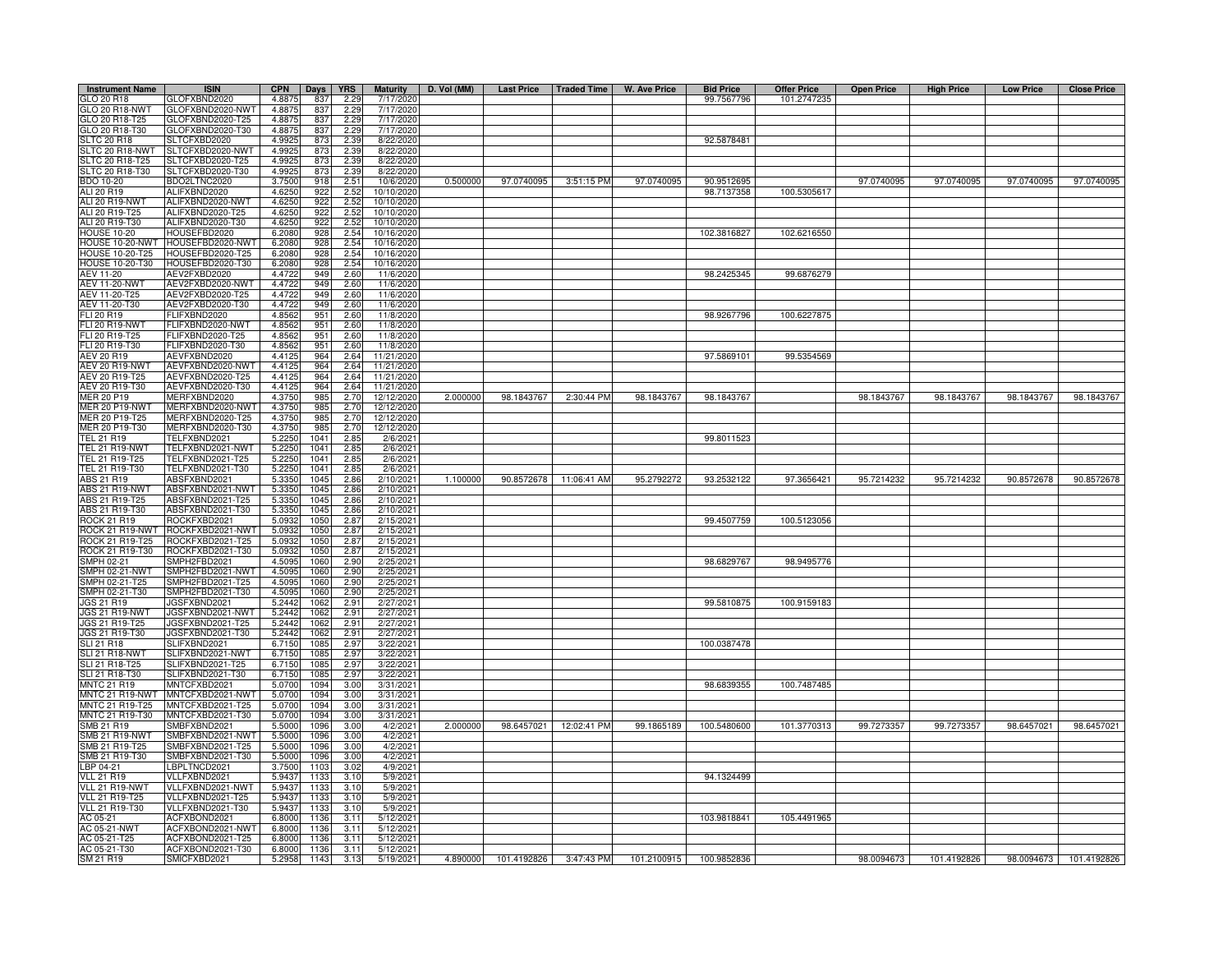| <b>Instrument Name</b>           | <b>ISIN</b>                          | <b>CPN</b>       | Days         | <b>YRS</b>          | <b>Maturity</b>        | D. Vol (MM) | Last Price   Traded Time |                        | W. Ave Price | <b>Bid Price</b> | <b>Offer Price</b> | <b>Open Price</b> | <b>High Price</b> | <b>Low Price</b> | <b>Close Price</b> |
|----------------------------------|--------------------------------------|------------------|--------------|---------------------|------------------------|-------------|--------------------------|------------------------|--------------|------------------|--------------------|-------------------|-------------------|------------------|--------------------|
| SM 21 R19-NWT                    | SMICFXBD2021-NWT                     | 5.2958           | 1143         | 3.13                | 5/19/2021              |             |                          |                        |              |                  |                    |                   |                   |                  |                    |
| SM 21 R19-T25                    | SMICFXBD2021-T25                     | 5.2958           | 1143         | 3.13                | 5/19/2021              |             |                          |                        |              |                  |                    |                   |                   |                  |                    |
| SM 21 R19-T30                    | SMICFXBD2021-T30                     | 5.2958           | 1143         | 3.13                | 5/19/2021              |             |                          |                        |              |                  |                    |                   |                   |                  |                    |
| CHI 21 R19                       | CHIFXBND2021                         | 5.3200           | 1161         | 3.18                | 6/6/2021               |             |                          |                        |              | 99.7611077       |                    |                   |                   |                  |                    |
| CHI 21 R19-NWT                   | CHIFXBND2021-NWT                     | 5.3200           | 1161         | 3.18                | 6/6/2021               |             |                          |                        |              |                  |                    |                   |                   |                  |                    |
| CHI 21 R19-T25                   | CHIFXBND2021-T25                     | 5.3200           | 1161         | 3.18                | 6/6/2021               |             |                          |                        |              |                  |                    |                   |                   |                  |                    |
| CHI 21 R19-T30                   | CHIFXBND2021-T30                     | 5.3200           | 1161         | 3.18                | 6/6/2021               |             |                          |                        |              |                  |                    |                   |                   |                  |                    |
| <b>SMCGP 21 R19</b>              | SMCGPFBD2021                         | 4.3458           | 1196         | 3.27                | 7/11/2021              | 32.000000   | 94.2569217               | 2:26:25 PM             | 94.2569217   | 96.2701927       | 98.3319396         | 94.2569217        | 94.2569217        | 94.2569217       | 94.2569217         |
| <b>SMCGP 21 R19-NWT</b>          | SMCGPFBD2021-NWT                     | 4.3458           | 1196         | 3.27                | 7/11/2021              |             |                          |                        |              |                  |                    |                   |                   |                  |                    |
| SMCGP 21 R19-T25                 | SMCGPFBD2021-T25                     | 4.3458           | 1196         | 3.27                | 7/11/2021              |             |                          |                        |              |                  |                    |                   |                   |                  |                    |
| SMCGP 21 R19-T30                 | SMCGPFBD2021-T30                     | 4.3458           | 1196         | 3.27                | 7/11/2021              |             |                          |                        |              |                  |                    |                   |                   |                  |                    |
| TCAP 21 R19                      | GTCFXBND2021                         | 5.1965           | 122          | $\frac{3.35}{3.35}$ | 8/7/2021               |             |                          |                        |              | 93.2340697       |                    |                   |                   |                  |                    |
|                                  | 3TCAP 21 R19-NWT GTCFXBND2021-NWT    | 5.1965           | 1223         |                     | 8/7/2021               |             |                          |                        |              |                  |                    |                   |                   |                  |                    |
|                                  | STCAP 21 R19-T25 GTCFXBND2021-T25    | 5.1965           | 1223         | 3.35                | 8/7/2021               |             |                          |                        |              |                  |                    |                   |                   |                  |                    |
|                                  | GTCAP 21 R19-T30 GTCFXBND2021-T30    | 5.1965           | 1223         | 3.35                | 8/7/2021               |             |                          |                        |              |                  |                    |                   |                   |                  |                    |
| SMPH 21 R19                      | SMPHFXBD2021                         | 5.2006           | 1248         | 3.42                | 9/1/2021               |             |                          |                        |              | 98.1535195       |                    |                   |                   |                  |                    |
| MPH 21 R19-NWT                   | SMPHFXBD2021-NWT                     | 5.200            | 1248         | 3.42                | 9/1/2021               |             |                          |                        |              |                  |                    |                   |                   |                  |                    |
| MPH 21 R19-T25                   | SMPHFXBD2021-T25                     | 5.200            | 1248         | 3.42                | 9/1/202                |             |                          |                        |              |                  |                    |                   |                   |                  |                    |
| MPH 21 R19-T30                   | SMPHFXBD2021-T30                     | 5.200            | 1248         | 3.42<br>3.42        | 9/1/2021               |             |                          |                        |              | 95.5171327       |                    |                   |                   |                  |                    |
| CPG 21 R20<br>CPG 21 R20-NWT     | CPGIFXBD2021                         | 6.975            | 1249         |                     | 9/2/2021               |             |                          |                        |              |                  | 102.5243981        |                   |                   |                  |                    |
|                                  | CPGIFXBD2021-NWT                     | 6.975            | 1249         | 3.42                | 9/2/202                |             |                          |                        |              |                  |                    |                   |                   |                  |                    |
| CPG 21 R20-T25<br>CPG 21 R20-T30 | CPGIFXBD2021-T25<br>CPGIFXBD2021-T30 | 6.975<br>6.9758  | 1249<br>1249 | 3.42<br>3.42        | 9/2/202<br>9/2/2021    |             |                          |                        |              |                  |                    |                   |                   |                  |                    |
| AP 21 R19                        | APCFXBND2021                         | 5.2050           | 1257         | 3.44                | 9/10/2021              |             |                          |                        |              | 98.3087147       |                    |                   |                   |                  |                    |
| AP 21 R19-NWT                    | APCFXBND2021-NWT                     | 5.2050           | 1257         | 3.44                | 9/10/2021              |             |                          |                        |              |                  |                    |                   |                   |                  |                    |
| AP 21 R19-T25                    | APCFXBND2021-T25                     |                  | 1257         | 3.44                | 9/10/2021              |             |                          |                        |              |                  |                    |                   |                   |                  |                    |
| AP 21 R19-T30                    | APCFXBND2021-T30                     | 5.2050<br>5.2050 | 1257         | 3.44                | 9/10/2021              |             |                          |                        |              |                  |                    |                   |                   |                  |                    |
| PCOR 21 R19                      | PCORFXBD2021                         | 4.003            | 1304         | 3.57                | 10/27/2021             |             |                          |                        |              | 94.8648238       | 97.0783422         |                   |                   |                  |                    |
| PCOR 21 R19-NWT                  | PCORFXBD2021-NWT                     | 4.003            | 1304         | 3.57                | 10/27/2021             |             |                          |                        |              |                  |                    |                   |                   |                  |                    |
| PCOR 21 R19-T25                  | PCORFXBD2021-T25                     | 4.003            | 1304         | 3.57                | 10/27/2021             |             |                          |                        |              |                  |                    |                   |                   |                  |                    |
| PCOR 21 R19-T30                  | PCORFXBD2021-T30                     | 4.003            | 1304         | 3.57                | 10/27/2021             |             |                          |                        |              |                  |                    |                   |                   |                  |                    |
| MBT 11-21                        | MBTLTNCD2021                         | 4.2500           | 1329         | 3.64                | 11/21/2021             |             |                          |                        |              |                  |                    |                   |                   |                  |                    |
| FLI 21 R20                       | FLIFXBND2021                         | 5.4000           | 1342         | 3.67                | 12/4/2021              |             |                          |                        |              | 99.0102579       | 101.6693120        |                   |                   |                  |                    |
| FLI 21 R20-NWT                   | FLIFXBND2021-NWT                     | 5.400            | 1342         | 3.67                | 12/4/2021              |             |                          |                        |              |                  |                    |                   |                   |                  |                    |
| FLI 21 R20-T25                   | -LIFXBND2021-T25                     | 5.4000           | 1342         | 3.67                | 12/4/2021              |             |                          |                        |              |                  |                    |                   |                   |                  |                    |
| FLI 21 R20-T30                   | FLIFXBND2021-T30                     | 5.4000           | 1342         | 3.67                | 12/4/2021              |             |                          |                        |              |                  |                    |                   |                   |                  |                    |
| RLC 02-22                        | RLCFXBND2022                         | 4.800            | 142          | 3.90                | 2/23/202               |             |                          |                        |              | 97.2314105       | 99.2955803         |                   |                   |                  |                    |
| <b>RLC 02-22-NWT</b>             | RLCFXBND2022-NWT                     | 4.800            | 1423         | 3.90                | 2/23/2022              |             |                          |                        |              |                  |                    |                   |                   |                  |                    |
| RLC 02-22-T25                    | RLCFXBND2022-T25                     | 4.800            | 1423         | 3.90                | 2/23/2022              |             |                          |                        |              |                  |                    |                   |                   |                  |                    |
| RLC 02-22-T30                    | RLCFXBND2022-T30                     | 4.8000           | 1423         | 3.90                | 2/23/2022              |             |                          |                        |              |                  |                    |                   |                   |                  |                    |
| <b>SMC 22 R20</b>                | SMCFXBND2022                         | 4.824            | 1429         | 3.91                | 3/1/2022               |             |                          |                        |              | 94.2480066       |                    |                   |                   |                  |                    |
| <b>SMC 22 R20-NWT</b>            | SMCFXBND2022-NWT                     | 4.824            | 1429         | 3.91                | 3/1/2022               |             |                          |                        |              |                  |                    |                   |                   |                  |                    |
| MC 22 R20-T25                    | SMCFXBND2022-T25                     | 4.824            | 1429         | 3.91                | 3/1/2022               |             |                          |                        |              |                  |                    |                   |                   |                  |                    |
| MC 22 R20-T30                    | SMCFXBND2022-T30                     | 4.824            | 1429         | 3.91                | 3/1/2022               |             |                          |                        |              |                  |                    |                   |                   |                  |                    |
| MB 22 R19                        | SMBFXBND2022                         | 6.600            | 1461         | 4.00                | 4/2/2022               |             |                          |                        |              | 102.9991633      | 105.7361097        |                   |                   |                  |                    |
| <b>SMB 22 R19-NWT</b>            | SMBFXBND2022-NWT                     | 6.6000           | 1461         | 4.00                | 4/2/2022               |             |                          |                        |              |                  |                    |                   |                   |                  |                    |
| MB 22 R19-T25                    | SMBFXBND2022-T25                     | 6.600            | 1461         | 4.00                | 4/2/2022               |             |                          |                        |              |                  |                    |                   |                   |                  |                    |
| SMB 22 R19-T30                   | SMBFXBND2022-T30                     | 6.6000           | 1461         | 4.00                | 4/2/2022               |             |                          |                        |              |                  |                    |                   |                   |                  |                    |
| SMC 04-22 R20                    | SMC2FXBD2022                         | 5.192            | 1466         | 4.01                | 4/7/2022               |             |                          |                        |              | 98.1894318       |                    |                   |                   |                  |                    |
|                                  | SMC 04-22 R20-NWT SMC2FXBD2022-NWT   | 5.192            | 1466         | 4.01                | 4/7/2022               |             |                          |                        |              |                  |                    |                   |                   |                  |                    |
| SMC 04-22 R20-T25                | SMC2FXBD2022-T25                     | 5.192            | 1466         | 4.01                | 4/7/2022               |             |                          |                        |              |                  |                    |                   |                   |                  |                    |
|                                  | SMC 04-22 R20-T30 SMC2FXBD2022-T30   | 5.192            | 1466         | 4.01                | 4/7/2022               |             |                          |                        |              |                  |                    |                   |                   |                  |                    |
| ALI 22 R19                       | ALIFXBND2022                         | 6.0000           | 1486         | 4.07                | 4/27/2022              |             |                          |                        |              | 101.4328119      | 103.6368247        |                   |                   |                  |                    |
| ALI 22 R19-NWT                   | ALIEXBND2022-NWT                     | 6.0000           | 1486         | 4.07                | 4/27/2022              |             |                          |                        |              |                  |                    |                   |                   |                  |                    |
| ALI 22 R19-T25                   | ALIFXBND2022-T25                     | 6.0000           | 1486         | 4.07                | 4/27/2022              |             |                          |                        |              |                  |                    |                   |                   |                  |                    |
| ALI 22 R19-T30                   | ALIFXBND2022-T30                     | 6.0000           | 1486         | 4.07                | 4/27/2022              |             |                          |                        |              |                  |                    |                   |                   |                  |                    |
| ALI 22 4.5                       | ALI2FXBD2022                         | 4.5000           | 1488         | 4.07                | 4/29/202               | 4.100000    | 95.0765948               | 2:58:09 PM             | 95.0765948   | 95.0800677       | 98.1735703         | 95.0765948        | 95.0765948        | 95.0765948       | 95.0765948         |
| ALI 22 4.5-NWT                   | ALI2FXBD2022-NWT                     | 4.5000           | 1488         | 4.07                | 4/29/2022              |             |                          |                        |              |                  |                    |                   |                   |                  |                    |
| ALI 22 4.5-T25                   | ALI2FXBD2022-T25                     | 4.5000           | 1488         | 4.07                | 4/29/2022              |             |                          |                        |              |                  |                    |                   |                   |                  |                    |
| ALI 22 4.5-T30                   | ALI2FXBD2022-T30                     | 4.5000           | 1488         | 4.07                | 4/29/2022              |             |                          |                        |              |                  |                    |                   |                   |                  |                    |
| <b>PSB 04-22</b>                 | PSBLTNCD2022                         | 3.5000           | 1489         | 4.08                | 4/30/2022              |             |                          |                        |              |                  |                    |                   |                   |                  |                    |
| CHIB 05-22                       | CHIBLTNC2022                         | 3.2500           | 1507         | 4.13                | 5/18/2022              |             |                          |                        |              |                  |                    |                   |                   |                  |                    |
| SLTC 22 R20<br>SLTC 22 R20-NWT   | SLTCFXBD2022<br>SLTCFXBD2022-NWT     | 5.5796<br>5.5796 | 1511<br>1511 | 4.14<br>4.14        | 5/22/2022<br>5/22/2022 |             |                          |                        |              | 98.8284730       | 102.1527163        |                   |                   |                  |                    |
| SLTC 22 R20-T25                  | SLTCFXBD2022-T25                     | 5.5796           | 1511         | 4.14                | 5/22/2022              |             |                          |                        |              |                  |                    |                   |                   |                  |                    |
| SLTC 22 R20-T30                  |                                      |                  |              |                     |                        |             |                          |                        |              |                  |                    |                   |                   |                  |                    |
| <b>PNB 06-22</b>                 | SLTCFXBD2022-T30<br>PNBLTNCD2022     | 5.5796           | 1511         | 4.14                | 5/22/2022<br>6/6/2022  | 1.000000    |                          | 99.2611012 10:10:36 AM |              |                  |                    |                   |                   |                  | 99.2611012         |
|                                  | HOUSEFBD2022                         | 3.2500<br>6.1310 | 1526         | 4.18<br>4.29        | 7/16/2022              |             |                          |                        | 99.2628504   | 93.7893081       |                    | 99.2611012        | 99.2611012        | 99.2611012       |                    |
| <b>HOUSE 22 R20</b>              | HOUSE 22 R20-NWT HOUSEFBD2022-NWT    | 6.1310           | 1566<br>1566 | 4.29                | 7/16/2022              |             |                          |                        |              |                  |                    |                   |                   |                  |                    |
|                                  | HOUSE 22 R20-T25 HOUSEFBD2022-T25    | 6.1310           | 1566         | 4.29                | 7/16/2022              |             |                          |                        |              |                  |                    |                   |                   |                  |                    |
|                                  | HOUSE 22 R20-T30 HOUSEFBD2022-T30    | 6.1310           | 1566         | 4.29                | 7/16/2022              |             |                          |                        |              |                  |                    |                   |                   |                  |                    |
| SM 22 R19                        | SMICFXBD2022                         | 6.9442           | 1566         | 4.29                | 7/16/2022              |             |                          |                        |              | 106.0269127      | 107.4117178        |                   |                   |                  |                    |
| <b>SM 22 R19-NWT</b>             | SMICFXBD2022-NWT                     | 6.9442           | 1566         | 4.29                | 7/16/2022              |             |                          |                        |              |                  |                    |                   |                   |                  |                    |
| SM 22 R19-T25                    | SMICFXBD2022-T25                     | 6.9442           | 1566         | 4.29                | 7/16/2022              |             |                          |                        |              |                  |                    |                   |                   |                  |                    |
| SM 22 R19-T30                    | SMICFXBD2022-T30                     | 6.9442           | 1566         | 4.29                | 7/16/2022              |             |                          |                        |              |                  |                    |                   |                   |                  |                    |
|                                  |                                      |                  |              |                     |                        |             |                          |                        |              |                  |                    |                   |                   |                  |                    |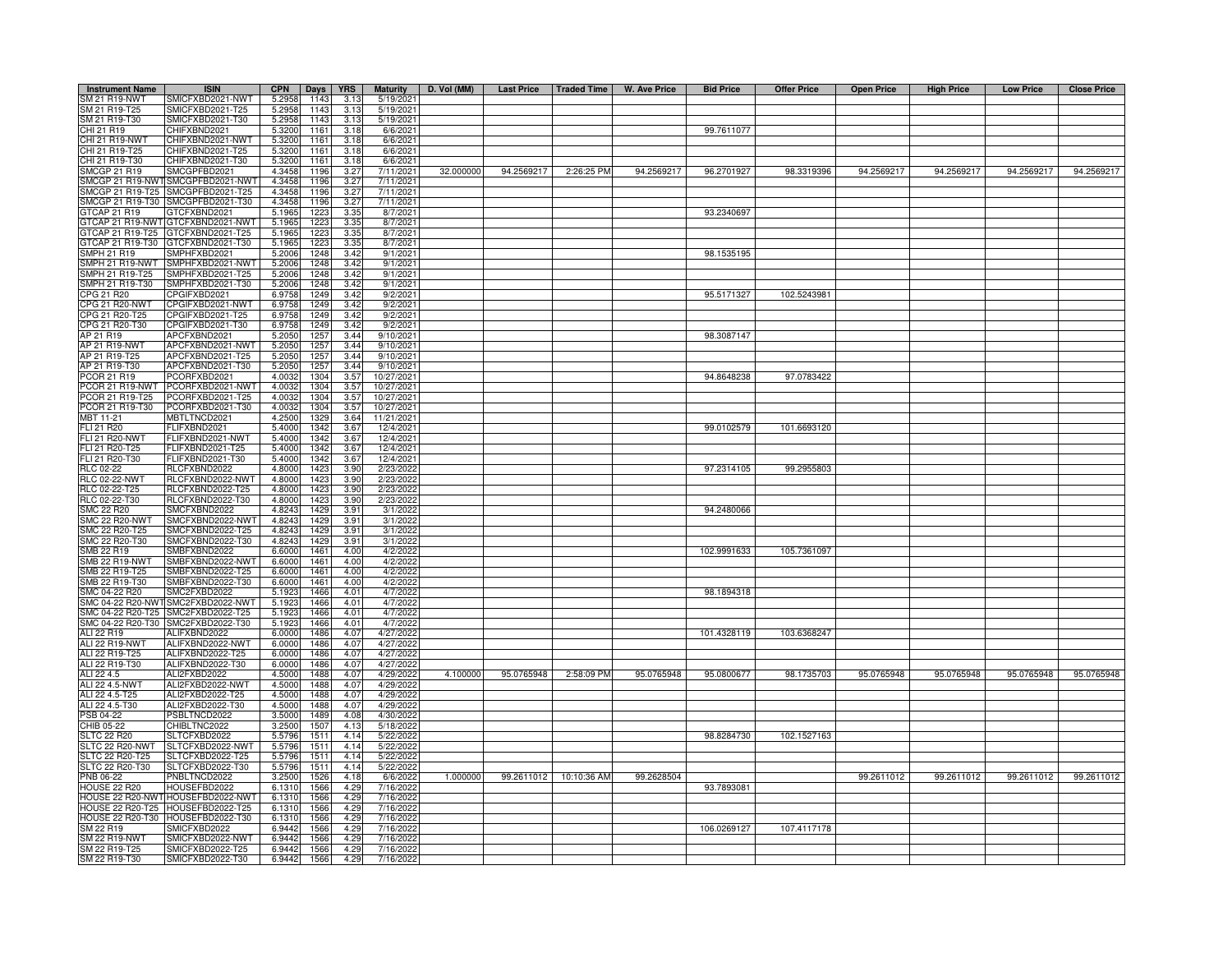| <b>Instrument Name</b>              | <b>ISIN</b>                       | <b>CPN</b>       | Days         | <b>YRS</b>   | <b>Maturity</b>          | D. Vol (MM) | <b>Last Price</b> | Traded Time | W. Ave Price | <b>Bid Price</b> | <b>Offer Price</b> | <b>Open Price</b> | <b>High Price</b> | <b>Low Price</b> | <b>Close Price</b> |
|-------------------------------------|-----------------------------------|------------------|--------------|--------------|--------------------------|-------------|-------------------|-------------|--------------|------------------|--------------------|-------------------|-------------------|------------------|--------------------|
| AEV 22 R20                          | AEVFXBND2022                      | 5.0056           | 1587         | 4.34         | 8/6/2022                 |             |                   |             |              | 97.9091767       |                    |                   |                   |                  |                    |
| <b>AEV 22 R20-NWT</b>               | AEVFXBND2022-NWT                  | 5.0056           | 1587         | 4.34         | 8/6/2022                 |             |                   |             |              |                  |                    |                   |                   |                  |                    |
| AEV 22 R20-T25                      | AEVFXBND2022-T25                  | 5.0056           | 1587         | 4.34         | 8/6/2022                 |             |                   |             |              |                  |                    |                   |                   |                  |                    |
| AEV 22 R20-T30<br>FLI 22 R20        | AEVFXBND2022-T30<br>FLIFXBND2022  | 5.0056<br>5.3567 | 1587<br>1601 | 4.34<br>4.38 | 8/6/2022<br>8/20/2022    |             |                   |             |              | 97.5341596       |                    |                   |                   |                  |                    |
| <b>FLI 22 R20-NWT</b>               | FLIFXBND2022-NWT                  | 5.3567           | 1601         | 4.38         | 8/20/2022                |             |                   |             |              |                  |                    |                   |                   |                  |                    |
| FLI 22 R20-T25                      | FLIFXBND2022-T25                  | 5.3567           | 1601         | 4.38         | 8/20/2022                |             |                   |             |              |                  |                    |                   |                   |                  |                    |
| FLI 22 R20-T30                      | FLIFXBND2022-T30                  | 5.3567           | 1601         | 4.38         | 8/20/2022                |             |                   |             |              |                  |                    |                   |                   |                  |                    |
| EW 09-22                            | EWBLTNCD2022                      | 4.0000           | 1633         | 4.47         | 9/21/2022                |             |                   |             |              |                  |                    |                   |                   |                  |                    |
| PNB 10-22                           | PNB2LTNC2022                      | 3.7500           | 1669         | 4.57         | 10/27/2022               |             |                   |             |              |                  |                    |                   |                   |                  |                    |
| CHIB 12-22                          | CHIB2LTN2022                      | 3.6500           | 1705         | 4.67         | 12/2/2022                |             |                   |             |              |                  |                    |                   |                   |                  |                    |
| <b>RBANK 12-22</b><br>SMCGP 22 R20  | RBANKLTN2022<br>SMCGPFBD2022      | 4.1250<br>5.3750 | 1719<br>1725 | 4.71<br>4.72 | 12/16/202<br>12/22/2022  | 1.500000    | 99.2764929        | 3:42:50 PM  | 99.2764929   | 91.9900384       | 100.4147257        | 99.2764929        | 99.2764929        | 99.2764929       | 99.2764929         |
|                                     | MCGP 22 R20-NWT SMCGPFBD2022-NWT  | 5.3750           | 1725         | 4.72         | 12/22/2022               |             |                   |             |              |                  |                    |                   |                   |                  |                    |
|                                     | MCGP 22 R20-T25 SMCGPFBD2022-T25  | 5.3750           | 1725         | 4.72         | 12/22/2022               |             |                   |             |              |                  |                    |                   |                   |                  |                    |
|                                     | MCGP 22 R20-T30 SMCGPFBD2022-T30  | 5.3750           | 1725         | 4.72         | 12/22/2022               |             |                   |             |              |                  |                    |                   |                   |                  |                    |
| CPI 01-23 R20                       | CPIFXBND2023                      | 5.0496           | 1741         | 4.77         | 1/7/202                  |             |                   |             |              | 97.7120518       |                    |                   |                   |                  |                    |
| PI 01-23 R20-NWT                    | CPIFXBND2023-NWT                  | 5.0496           | 1741         | 4.77         | 1/7/202                  |             |                   |             |              |                  |                    |                   |                   |                  |                    |
| PI 01-23 R20-T25                    | CPIFXBND2023-T25                  | 5.0496           | 1741         | 4.77         | 1/7/2023                 |             |                   |             |              |                  |                    |                   |                   |                  |                    |
| CPI 01-23 R20-T30                   | CPIFXBND2023-T30                  | 5.0496           | 1741         | 4.77         | 1/7/2023                 |             |                   |             |              |                  |                    |                   |                   |                  |                    |
| RCB 02-23                           | RCBLTNCD2023                      | 3.7500           | 1776         | 4.86         | 2/11/2023                |             |                   |             |              |                  |                    |                   |                   |                  |                    |
| BDO 02-23<br>GTCAP 23 R20           | BDOLTNCD2023<br>GTCFXBND2023      | 3.625<br>5.093   | 1783<br>1792 | 4.88<br>4.91 | 2/18/2023<br>2/27/2023   | 5.000000    | 96.8020582        | 3:56:47 PM  | 96.8020582   | 92.1436773       |                    | 96.8020582        | 96.8020582        | 96.8020582       | 96.8020582         |
|                                     | 3TCAP 23 R20-NWT GTCFXBND2023-NWT | 5.093            | 1792         | 4.91         | 2/27/202                 |             |                   |             |              |                  |                    |                   |                   |                  |                    |
|                                     | GTCAP 23 R20-T25 GTCFXBND2023-T25 | 5.0937           | 1792         | 4.91         | 2/27/2023                |             |                   |             |              |                  |                    |                   |                   |                  |                    |
| GTCAP 23 R20-T30                    | GTCFXBND2023-T30                  | 5.0937           | 1792         | 4.91         | 2/27/2023                |             |                   |             |              |                  |                    |                   |                   |                  |                    |
| SMPH 23 R21                         | SMPHFXBD2023                      | 5.663            | 1794         | 4.91         | 3/1/2023                 | 1.700000    | 99.9949764        | 8:48:01 AM  | 99.9943818   | 99.8376997       |                    | 99.9949764        | 99.9949764        | 99.9949764       | 99.9949764         |
| SMPH 23 R21-NWT                     | SMPHFXBD2023-NWT                  | 5.6630           | 1794         | 4.91         | 3/1/2023                 |             |                   |             |              |                  |                    |                   |                   |                  |                    |
| MPH 23 R21-T25                      | SMPHFXBD2023-T25                  | 5.663            | 1794         | 4.91         | 3/1/202                  |             |                   |             |              |                  |                    |                   |                   |                  |                    |
| MPH 23 R21-T30                      | SMPHFXBD2023-T30                  | 5.6630           | 1794         | 4.91         | 3/1/202                  |             |                   |             |              |                  |                    |                   |                   |                  |                    |
| <b>SMC 23 R21</b><br>SMC 23 R21-NWT | SMCFXBND2023<br>SMCFXBND2023-NWT  | 6.2500<br>6.2500 | 1812<br>1812 | 4.96<br>4.96 | 3/19/202<br>3/19/202     |             |                   |             |              | 99.5755633       |                    |                   |                   |                  |                    |
| SMC 23 R21-T25                      | SMCFXBND2023-T25                  | 6.2500           | 1812         | 4.96         | 3/19/2023                |             |                   |             |              |                  |                    |                   |                   |                  |                    |
| SMC 23 R21-T30                      | SMCFXBND2023-T30                  | 6.250            | 1812         | 4.96         | 3/19/2023                |             |                   |             |              |                  |                    |                   |                   |                  |                    |
| PNB 04-23                           | PNBLTNCD2023                      | 3.8750           | 1850         | 5.07         | 4/26/202                 |             |                   |             |              |                  |                    |                   |                   |                  |                    |
| EDC 23 R19                          | EDCFXBND2023                      | 4.731            | 1857         | 5.08         | 5/3/202                  |             |                   |             |              | 92.4372599       |                    |                   |                   |                  |                    |
| DC 23 R19-NWT                       | EDCFXBND2023-NWT                  | 4.731            | 185          | 5.08         | 5/3/202                  |             |                   |             |              |                  |                    |                   |                   |                  |                    |
| EDC 23 R19-T25                      | EDCFXBND2023-T25                  | 4.731            | 1857         | 5.08         | 5/3/2023                 |             |                   |             |              |                  |                    |                   |                   |                  |                    |
| EDC 23 R19-T30                      | EDCFXBND2023-T30                  | 4.731            | 1857         | 5.08         | 5/3/2023                 |             |                   |             |              |                  |                    |                   |                   |                  |                    |
| <b>SECB 05-23</b>                   | SECBLTNC2023<br>BPILTNCD2023      | 3.8750<br>3.7500 | 1862<br>1878 | 5.10<br>5.14 | 5/8/2023<br>5/24/2023    |             |                   |             |              |                  |                    |                   |                   |                  |                    |
| BPI 05-23<br>AC 23 R22              | ACFXBOND2023                      | 3.9200           | 1922         | 5.26         | 7/7/2023                 | 1.000000    | 89.8471441        | 3:23:14 PM  | 89.8471441   | 89.8261409       |                    | 89.8471441        | 89.8471441        | 89.8471441       | 89.8471441         |
| <b>AC 23 R22-NWT</b>                | ACFXBOND2023-NWT                  | 3.9200           | 1922         | 5.26         | 7/7/2023                 |             |                   |             |              |                  |                    |                   |                   |                  |                    |
| AC 23 R22-T25                       | ACFXBOND2023-T25                  | 3.920            | 1922         | 5.26         | 7/7/202                  |             |                   |             |              |                  |                    |                   |                   |                  |                    |
| AC 23 R22-T30                       | ACFXBOND2023-T30                  | 3.9200           | 1922         | 5.26         | 7/7/2023                 |             |                   |             |              |                  |                    |                   |                   |                  |                    |
| <b>SMCGP 23 R21</b>                 | SMCGPFBD2023                      | 4.7575           | 1926         | 5.27         | 7/11/2023                |             |                   |             |              | 93.1219183       |                    |                   |                   |                  |                    |
| MCGP 23 R21-NWT                     | SMCGPFBD2023-NWT                  | 4.757            | 1926         | 5.27         | 7/11/2023                |             |                   |             |              |                  |                    |                   |                   |                  |                    |
| MCGP 23 R21-T25                     | SMCGPFBD2023-T25                  | 4.757            | 1926         | 5.27         | 7/11/2023                |             |                   |             |              |                  |                    |                   |                   |                  |                    |
| MCGP 23 R21-T30                     | SMCGPFBD2023-T30                  | 4.757            | 1926         | 5.27         | 7/11/202                 |             |                   |             |              | 92.4431657       |                    |                   |                   |                  |                    |
| GLO 23 R20<br>GLO 23 R20-NWT        | GLOFXBND2023<br>GLOFXBND2023-NWT  | 5.279<br>5.279   | 1932<br>1932 | 5.29<br>5.29 | 7/17/2023<br>7/17/2023   |             |                   |             |              |                  |                    |                   |                   |                  |                    |
| GLO 23 R20-T25                      | GLOFXBND2023-T25                  | 5.2792           | 1932         | 5.29         | 7/17/2023                |             |                   |             |              |                  |                    |                   |                   |                  |                    |
| GLO 23 R20-T30                      | GLOFXBND2023-T30                  | 5.2792           | 1932         | 5.29         | 7/17/2023                |             |                   |             |              |                  |                    |                   |                   |                  |                    |
| UBP 08-23                           | UBPLTNCD2023                      | 4.3750           | 1967         | 5.39         | 8/21/2023                |             |                   |             |              |                  |                    |                   |                   |                  |                    |
| MBT 09-23                           | MBTLTNCD2023                      | 3.5000           | 1996         | 5.46         | 9/19/2023                |             |                   |             |              |                  |                    |                   |                   |                  |                    |
| ALI 23 R22                          | ALIFXBND2023                      | 3.891            | 2014         | 5.51         | 10/7/2023                |             |                   |             |              | 90.2238046       |                    |                   |                   |                  |                    |
| ALI 23 R22-NWT                      | ALIFXBND2023-NWT                  | 3.891            | 2014         | 5.51         | 10/7/2023                |             |                   |             |              |                  |                    |                   |                   |                  |                    |
| ALI 23 R22-T25                      | ALIFXBND2023-T25                  | 3.8915           | 2014         | 5.51         | 10/7/2023                |             |                   |             |              |                  |                    |                   |                   |                  |                    |
| ALI 23 R22-T30<br>PCOR 23 R21       | ALIFXBND2023-T30<br>PCORFXBD2023  | 3.891<br>4.5219  | 2014<br>2034 | 5.51<br>5.57 | 10/7/2023<br>10/27/2023  | 3.500000    | 93.6106452        | 2:43:01 PM  | 93.6106452   | 92.1458778       |                    | 93.6106452        | 93.6106452        | 93.6106452       | 93.6106452         |
| PCOR 23 R21-NWT                     | PCORFXBD2023-NWT                  | 4.5219           | 2034         | 5.57         | 10/27/2023               |             |                   |             |              |                  |                    |                   |                   |                  |                    |
| PCOR 23 R21-T25                     | PCORFXBD2023-T25                  | 4.5219           | 2034         | 5.57         | 10/27/2023               |             |                   |             |              |                  |                    |                   |                   |                  |                    |
| PCOR 23 R21-T30                     | PCORFXBD2023-T30                  | 4.5219           | 2034         | 5.57         | 10/27/2023               |             |                   |             |              |                  |                    |                   |                   |                  |                    |
| FLI 23 R20                          | FLIFXBND2023                      | 5.4333           | 2046         | 5.60         | 11/8/2023                |             |                   |             |              | 95.0237153       |                    |                   |                   |                  |                    |
| <b>FLI 23 R20-NWT</b>               | FLIFXBND2023-NWT                  | 5.4333           | 2046         | 5.60         | 11/8/2023                |             |                   |             |              |                  |                    |                   |                   |                  |                    |
| FLI 23 R20-T25                      | FLIFXBND2023-T25                  | 5.4333           | 2046         | 5.60         | 11/8/2023                |             |                   |             |              |                  |                    |                   |                   |                  |                    |
| FLI 23 R20-T30                      | FLIFXBND2023-T30                  | 5.4333           | 2046         | 5.60         | 11/8/2023                |             |                   |             |              |                  |                    |                   |                   |                  |                    |
| AEV 23 R20<br>AEV 23 R20-NWT        | AEVFXBND2023<br>AEVFXBND2023-NWT  | 4.6188           | 2059         | 5.64<br>5.64 | 11/21/2023<br>11/21/2023 |             |                   |             |              | 92.9781905       |                    |                   |                   |                  |                    |
| AEV 23 R20-T25                      | AEVFXBND2023-T25                  | 4.6188<br>4.6188 | 2059<br>2059 | 5.64         | 11/21/202                |             |                   |             |              |                  |                    |                   |                   |                  |                    |
| AEV 23 R20-T30                      | AEVFXBND2023-T30                  | 4.6188           | 2059         | 5.64         | 11/21/2023               |             |                   |             |              |                  |                    |                   |                   |                  |                    |
| SM 23 R21                           | SMICFXBD2023                      | 5.159            | 2077         | 5.69         | 12/9/2023                | 5.000000    | 98.3459517        | 3:52:40 PM  | 98.3459517   | 95.5263328       | 100.7711038        | 98.3459517        | 98.3459517        | 98.3459517       | 98.3459517         |
| SM 23 R21-NWT                       | SMICFXBD2023-NWT                  | 5.1590           | 2077         | 5.69         | 12/9/2023                |             |                   |             |              |                  |                    |                   |                   |                  |                    |
| SM 23 R21-T25                       | SMICFXBD2023-T25                  | 5.159            | 2077         | 5.69         | 12/9/202                 |             |                   |             |              |                  |                    |                   |                   |                  |                    |
| SM 23 R21-T30                       | SMICFXBD2023-T30                  | 5.1590           | 2077         | 5.69         | 12/9/2023                |             |                   |             |              |                  |                    |                   |                   |                  |                    |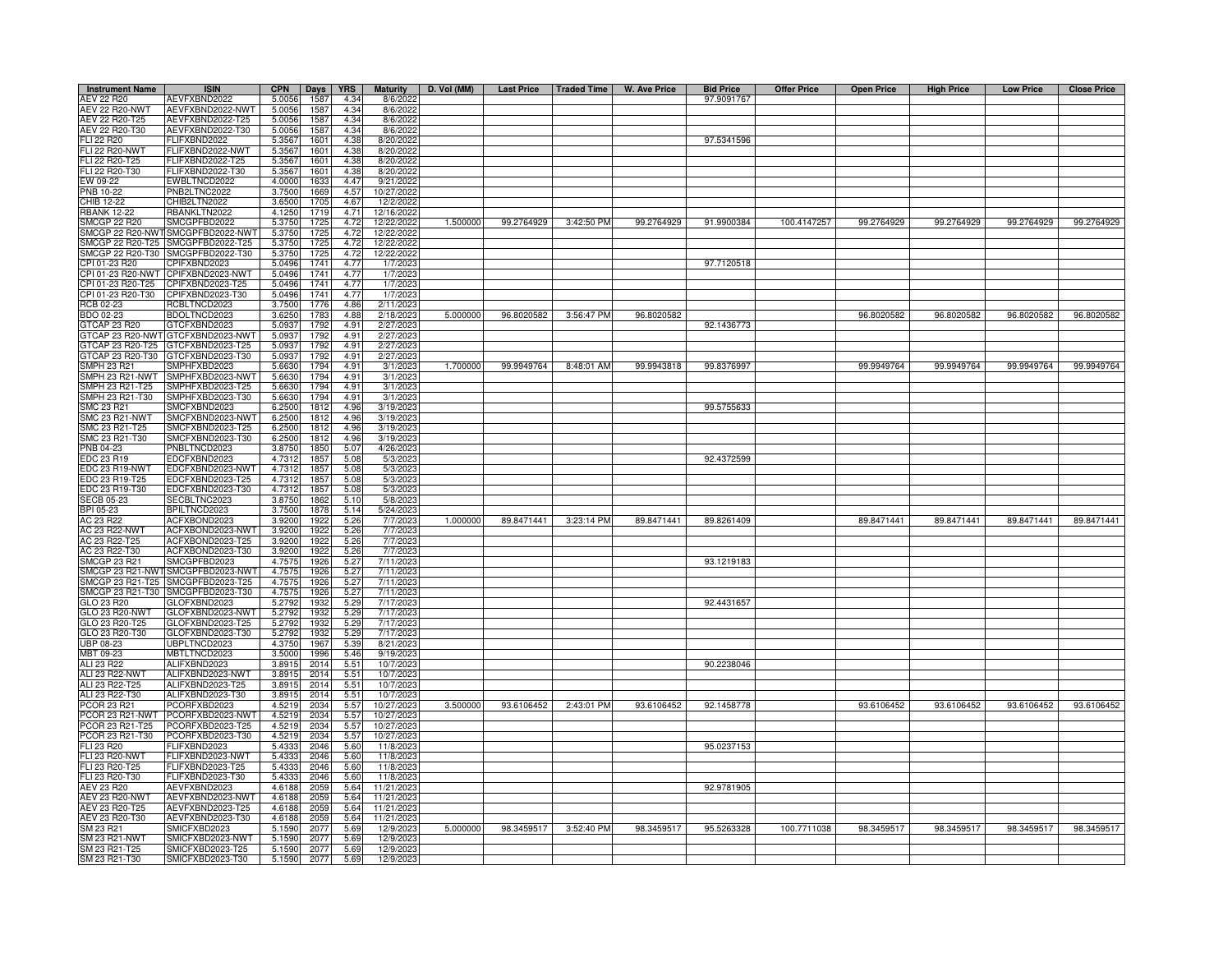| <b>Instrument Name</b>           | <b>ISIN</b>                          | <b>CPN</b>       | <b>Days</b>  | <b>YRS</b>   | <b>Maturity</b>         | D. Vol (MM) | <b>Last Price</b> | <b>Traded Time</b> | <b>W. Ave Price</b> | <b>Bid Price</b> | <b>Offer Price</b> | <b>Open Price</b> | <b>High Price</b> | <b>Low Price</b> | <b>Close Price</b> |
|----------------------------------|--------------------------------------|------------------|--------------|--------------|-------------------------|-------------|-------------------|--------------------|---------------------|------------------|--------------------|-------------------|-------------------|------------------|--------------------|
| FDC 24 R21                       | DCFXBND2024                          | 6.1458           | 2123         | 5.81         | 1/24/2024               | 6.000000    | 100.9539137       | 3:26:04 PM         | 100.9130552         | 100.0988990      |                    | 100.7087628       | 100.9539137       | 100.7087628      | 100.9539137        |
| <b>FDC 24 R21-NWT</b>            | FDCFXBND2024-NWT                     | 6.1458           | 2123         | 5.81         | 1/24/2024               |             |                   |                    |                     |                  |                    |                   |                   |                  |                    |
| FDC 24 R21-T25                   | FDCFXBND2024-T25                     | 6.1458           | 2123         | 5.81         | 1/24/2024               |             |                   |                    |                     |                  |                    |                   |                   |                  |                    |
| FDC 24 R21-T30                   | FDCFXBND2024-T30                     | 6.1458           | 2123         | 5.81         | 1/24/2024               |             |                   |                    |                     |                  |                    |                   |                   |                  |                    |
| ALI 24 R20                       | ALIFXBND2024                         | 5.0000           | 2129         | 5.83         | 1/30/2024               |             |                   |                    |                     | 95.6074145       | 99.9930394         |                   |                   |                  |                    |
| ALI 24 R20-NWT                   | ALIFXBND2024-NWT                     | 5.0000           | 2129         | 5.83         | 1/30/2024               |             |                   |                    |                     |                  |                    |                   |                   |                  |                    |
| ALI 24 R20-T25                   | ALIFXBND2024-T25                     | 5.0000           | 2129         | 5.83         | 1/30/2024               |             |                   |                    |                     |                  |                    |                   |                   |                  |                    |
| ALI 24 R20-T30                   | ALIFXBND2024-T30                     | 5.0000           | 2129         | 5.83         | 1/30/2024               |             |                   |                    |                     |                  |                    |                   |                   |                  |                    |
| <b>TEL 24 R21</b>                | TELFXBND2024                         | 5.2813           | 2136         | 5.85         | 2/6/2024                |             |                   |                    |                     | 95.9981164       |                    |                   |                   |                  |                    |
| TEL 24 R21-NWT                   | FELFXBND2024-NWT                     | 5.2813           | 2136         | 5.85         | 2/6/2024                |             |                   |                    |                     |                  |                    |                   |                   |                  |                    |
| TEL 24 R21-T25                   | TELFXBND2024-T25                     | 5.2813           | 2136         | 5.85         | 2/6/2024                |             |                   |                    |                     |                  |                    |                   |                   |                  |                    |
| TEL 24 R21-T30                   | ELFXBND2024-T30                      | 5.2813           | 2136         | 5.85         | 2/6/202                 |             |                   |                    |                     |                  |                    |                   |                   |                  |                    |
| JGS 24 R20                       | JGSFXBND2024                         | 5.3000           | 2157         | 5.91         | 2/27/2024               |             |                   |                    |                     | 94.1875990       |                    |                   |                   |                  |                    |
| JGS 24 R20-NWT<br>JGS 24 R20-T25 | JGSFXBND2024-NWT<br>JGSFXBND2024-T25 | 5.3000<br>5.3000 | 215<br>2157  | 5.91<br>5.91 | 2/27/2024<br>2/27/2024  |             |                   |                    |                     |                  |                    |                   |                   |                  |                    |
| JGS 24 R20-T30                   | JGSFXBND2024-T30                     | 5.3000           | 2157         | 5.91         | 2/27/2024               |             |                   |                    |                     |                  |                    |                   |                   |                  |                    |
| <b>SMC 24 R22</b>                | SMCFXBND2024                         | 5.2840           | 2160         | 5.91         | 3/1/2024                |             |                   |                    |                     | 93.1302071       |                    |                   |                   |                  |                    |
| <b>SMC 24 R22-NWT</b>            | SMCFXBND2024-NWT                     | 5.2840           | 2160         | 5.91         | 3/1/2024                |             |                   |                    |                     |                  |                    |                   |                   |                  |                    |
| SMC 24 R22-T25                   | SMCFXBND2024-T25                     | 5.2840           | 2160         | 5.91         | 3/1/202                 |             |                   |                    |                     |                  |                    |                   |                   |                  |                    |
| MC 24 R22-T30                    | SMCFXBND2024-T30                     | 5.2840           | 2160         | 5.91         | 3/1/202                 |             |                   |                    |                     |                  |                    |                   |                   |                  |                    |
| TIESG 24 R22                     | TIGFXBD2024                          | 5.8085           | 2182         | 5.97         | 3/23/2024               |             |                   |                    |                     | 101.5610925      | 102.4596870        |                   |                   |                  |                    |
| STIESG 24 R22-NW                 | STIGFXBD2024-NWT                     | 5.8085           | 2182         | 5.97         | 3/23/2024               |             |                   |                    |                     |                  |                    |                   |                   |                  |                    |
| STIESG 24 R22-T25                | STIGFXBD2024-T25                     | 5.8085           | 2182         | 5.97         | 3/23/2024               |             |                   |                    |                     |                  |                    |                   |                   |                  |                    |
| STIESG 24 R22-T30                | STIGFXBD2024-T30                     | 5.8085           | 2182         | 5.9          | 3/23/202                |             |                   |                    |                     |                  |                    |                   |                   |                  |                    |
| MEG 24 R22                       | MEGFXBND2024                         | 5.3535           | 2187         | 5.99         | 3/28/2024               | 1.000000    | 99.0095110        | 3:37:00 PM         | 99.0095110          | 98.0140839       | 100.5252614        | 99.0095110        | 99.0095110        | 99.0095110       | 99.0095110         |
| <b>MEG 24 R22-NWT</b>            | MEGFXBND2024-NWT                     | 5.3535           | 2187         | 5.99         | 3/28/2024               |             |                   |                    |                     |                  |                    |                   |                   |                  |                    |
| MEG 24 R22-T25                   | MEGFXBND2024-T25                     | 5.3535           | 2187         | 5.99         | 3/28/2024               |             |                   |                    |                     |                  |                    |                   |                   |                  |                    |
| MEG 24 R22-T30                   | MEGFXBND2024-T30                     | 5.3535           | 2187         | 5.99         | 3/28/2024               |             |                   |                    |                     |                  |                    |                   |                   |                  |                    |
| <b>MNTC 24 R21</b>               | MNTCFXBD2024                         | 5.5000           | 2190         | 6.00         | 3/31/2024               |             |                   |                    |                     | 96.2740391       |                    |                   |                   |                  |                    |
| MNTC 24 R21-NWT                  | MNTCFXBD2024-NWT                     | 5.5000           | 2190         | 6.00         | 3/31/2024               |             |                   |                    |                     |                  |                    |                   |                   |                  |                    |
| MNTC 24 R21-T25                  | MNTCFXBD2024-T25                     | 5.5000           | 2190         | 6.00         | 3/31/2024               |             |                   |                    |                     |                  |                    |                   |                   |                  |                    |
| MNTC 24 R21-T30                  | MNTCFXBD2024-T30                     | 5.5000           | 2190         | 6.00         | 3/31/2024               |             |                   |                    |                     |                  |                    |                   |                   |                  |                    |
| SMB 24 R21                       | MBFXBND2024                          | 6.0000           | 2192         | 6.00         | 4/2/2024                |             |                   |                    |                     | 99.0105155       |                    |                   |                   |                  |                    |
| SMB 24 R21-NWT                   | MBFXBND2024-NWT                      | 6,0000           | 2192         | 6.00         | 4/2/2024                |             |                   |                    |                     |                  |                    |                   |                   |                  |                    |
| SMB 24 R21-T25                   | SMBFXBND2024-T25                     | 6.0000           | 2192         | 6.00         | 4/2/2024                |             |                   |                    |                     |                  |                    |                   |                   |                  |                    |
| SMB 24 R21-T30                   | SMBFXBND2024-T30                     | 6.0000           | 2192         | 6.00         | 4/2/2024                |             |                   |                    |                     |                  |                    |                   |                   |                  |                    |
| SMPH 05-24 R22                   | MPH2FBD2024                          | 5.1683           | 2238         | 6.13         | 5/18/2024               | 20.000000   | 94.3122438        | 4:05:12 PM         | 94.3122438          | 98.0332460       |                    | 94.3122438        | 94.3122438        | 94.3122438       | 94.3122438         |
| SMPH 05-24 R22-NW                | MPH2FBD2024-NWT                      | 5.1683           | 2238         | 6.13         | 5/18/2024               |             |                   |                    |                     |                  |                    |                   |                   |                  |                    |
| MPH 05-24 R22-T25                | MPH2FBD2024-T25                      | 5.1683           | 2238         | 6.13         | 5/18/2024               |             |                   |                    |                     |                  |                    |                   |                   |                  |                    |
|                                  | SMPH 05-24 R22-T30 SMPH2FBD2024-T30  | 5.1683           | 2238         | 6.13         | 5/18/2024               |             |                   |                    |                     |                  |                    |                   |                   |                  |                    |
| SM 24 R21                        | SMICFXBD2024                         | 5.6125           | 2239<br>2239 | 6.13         | 5/19/2024               |             |                   |                    |                     | 98.0285646       |                    |                   |                   |                  |                    |
| SM 24 R21-NWT<br>SM 24 R21-T25   | SMICFXBD2024-NWT<br>SMICFXBD2024-T25 | 5.6125           | 2239         | 6.13<br>6.13 | 5/19/2024<br>5/19/2024  |             |                   |                    |                     |                  |                    |                   |                   |                  |                    |
| SM 24 R21-T30                    | MICFXBD2024-T30                      | 5.6125<br>5.6125 | 2239         | 6.13         | 5/19/2024               |             |                   |                    |                     |                  |                    |                   |                   |                  |                    |
| MBT 07-24                        | MBTLTNCD2024                         | 3.8750           | 2301         | 6.30         | 7/20/2024               |             |                   |                    |                     |                  |                    |                   |                   |                  |                    |
| DD 24 R22                        | DDFXBOND2024                         | 6.0952           | 2302         | 6.30         | 7/21/2024               |             |                   |                    |                     | 88.5814785       |                    |                   |                   |                  |                    |
| <b>DD 24 R22-NWT</b>             | DDFXBOND2024-NWT                     | 6.0952           | 2302         | 6.30         | 7/21/2024               |             |                   |                    |                     |                  |                    |                   |                   |                  |                    |
| DD 24 R22-T25                    | DDFXBOND2024-T25                     | 6.0952           | 2302         | 6.30         | 7/21/2024               |             |                   |                    |                     |                  |                    |                   |                   |                  |                    |
| DD 24 R22-T30                    | DFXBOND2024-T30                      | 6.0952           | 2302         | 6.30         | 7/21/2024               |             |                   |                    |                     |                  |                    |                   |                   |                  |                    |
| GTCAP 24 R21                     | GTCFXBND2024                         | 5.6250           | 2319         | 6.35         | 8/7/2024                |             |                   |                    |                     | 88.2658181       |                    |                   |                   |                  |                    |
| GTCAP 24 R21-NW                  | GTCFXBND2024-NWT                     | 5.6250           | 2319         | 6.35         | 8/7/2024                |             |                   |                    |                     |                  |                    |                   |                   |                  |                    |
| GTCAP 24 R21-T25                 | GTCFXBND2024-T25                     | 5.6250           | 2319         | 6.35         | 8/7/202                 |             |                   |                    |                     |                  |                    |                   |                   |                  |                    |
| GTCAP 24 R21-T30                 | GTCFXBND2024-T30                     | 5.6250           | 2319         | 6.35         | 8/7/2024                |             |                   |                    |                     |                  |                    |                   |                   |                  |                    |
| <b>VLL 24 R23</b>                | /LLFXBND2024                         | 5.7512           | 2320         | 6.35         | 8/8/202                 |             |                   |                    |                     | 93.0289212       |                    |                   |                   |                  |                    |
| VLL 24 R23-NWT                   | /LLFXBND2024-NWT                     | 5.7512           | 2320         | 6.3!         | 8/8/2024                |             |                   |                    |                     |                  |                    |                   |                   |                  |                    |
| VLL 24 R23-T25                   | /LLFXBND2024-T25                     | 5.7512           | 2320         | 6.35         | 8/8/2024                |             |                   |                    |                     |                  |                    |                   |                   |                  |                    |
| <b>VLL 24 R23-T30</b>            | /LLFXBND2024-T30                     | 5.7512           | 2320         | 6.3!         | 8/8/2024                |             |                   |                    |                     |                  |                    |                   |                   |                  |                    |
| SMPH 24 R21                      | MPHFXBD2024                          | 5.7417           | 2344         | 6.42         | 9/1/2024                |             |                   |                    |                     | 94.7832325       |                    |                   |                   |                  |                    |
| SMPH 24 R21-NWT                  | MPHFXBD2024-NWT                      | 5.7417           | 2344         | 6.42         | 9/1/2024                |             |                   |                    |                     |                  |                    |                   |                   |                  |                    |
| SMPH 24 R21-T25                  | SMPHFXBD2024-T25                     | 5.7417           | 2344         | 6.42         | 9/1/2024                |             |                   |                    |                     |                  |                    |                   |                   |                  |                    |
| SMPH 24 R21-T30                  | SMPHFXBD2024-T30                     | 5.7417           | 2344         | 6.42         | 9/1/2024                |             |                   |                    |                     |                  |                    |                   |                   |                  |                    |
| FLI 24 R21                       | <b>ELIFXBND2024</b>                  | 5.6389           | 2438         | 6.67         | 12/4/2024               |             |                   |                    |                     | 95.3658237       |                    |                   |                   |                  |                    |
| <b>FLI 24 R21-NWT</b>            | FLIFXBND2024-NWT                     | 5.6389           | 2438         | 6.67         | 12/4/2024               |             |                   |                    |                     |                  |                    |                   |                   |                  |                    |
| FLI 24 R21-T25                   | FLIFXBND2024-T25                     | 5.6389           | 2438         | 6.67         | 12/4/2024               |             |                   |                    |                     |                  |                    |                   |                   |                  |                    |
| FLI 24 R21-T30<br>SMCGP 24 R22   | FLIFXBND2024-T30<br>SMCGPFBD2024     | 5.6389           | 2438<br>2456 | 6.67<br>6.72 | 12/4/2024<br>12/22/2024 |             |                   |                    |                     | 97.5792145       |                    |                   |                   |                  |                    |
|                                  | SMCGP 24 R22-NWT SMCGPFBD2024-NWT    | 6.2500<br>6.2500 | 2456         | 6.72         | 12/22/2024              |             |                   |                    |                     |                  |                    |                   |                   |                  |                    |
| SMCGP 24 R22-T25                 | SMCGPFBD2024-T25                     | 6.2500           | 2456         | 6.72         | 12/22/2024              |             |                   |                    |                     |                  |                    |                   |                   |                  |                    |
| SMCGP 24 R22-T30                 | SMCGPFBD2024-T30                     | 6.2500           | 2456         | 6.72         | 12/22/2024              |             |                   |                    |                     |                  |                    |                   |                   |                  |                    |
| AC 25 R23                        | ACFXBOND2025                         | 4.8200           | 2506         | 6.86         | 2/10/202                |             |                   |                    |                     | 92.3381974       |                    |                   |                   |                  |                    |
| AC 25 R23-NWT                    | ACFXBOND2025-NWT                     | 4.8200           | 2506         | 6.86         | 2/10/202                |             |                   |                    |                     |                  |                    |                   |                   |                  |                    |
| AC 25 R23-T25                    | ACFXBOND2025-T25                     | 4.8200           | 2506         | 6.86         | 2/10/202                |             |                   |                    |                     |                  |                    |                   |                   |                  |                    |
| AC 25 R23-T30                    | ACFXBOND2025-T30                     | 4.8200           | 2506         | 6.86         | 2/10/202                |             |                   |                    |                     |                  |                    |                   |                   |                  |                    |
| RLC 02-25                        | RLCFXBND2025                         | 4.9344           | 2519         | 6.90         | 2/23/202                |             |                   |                    |                     | 86.3791533       |                    |                   |                   |                  |                    |
| <b>RLC 02-25-NWT</b>             | RLCFXBND2025-NWT                     | 4.9344           | 2519         | 6.90         | 2/23/2025               |             |                   |                    |                     |                  |                    |                   |                   |                  |                    |
|                                  |                                      |                  |              |              |                         |             |                   |                    |                     |                  |                    |                   |                   |                  |                    |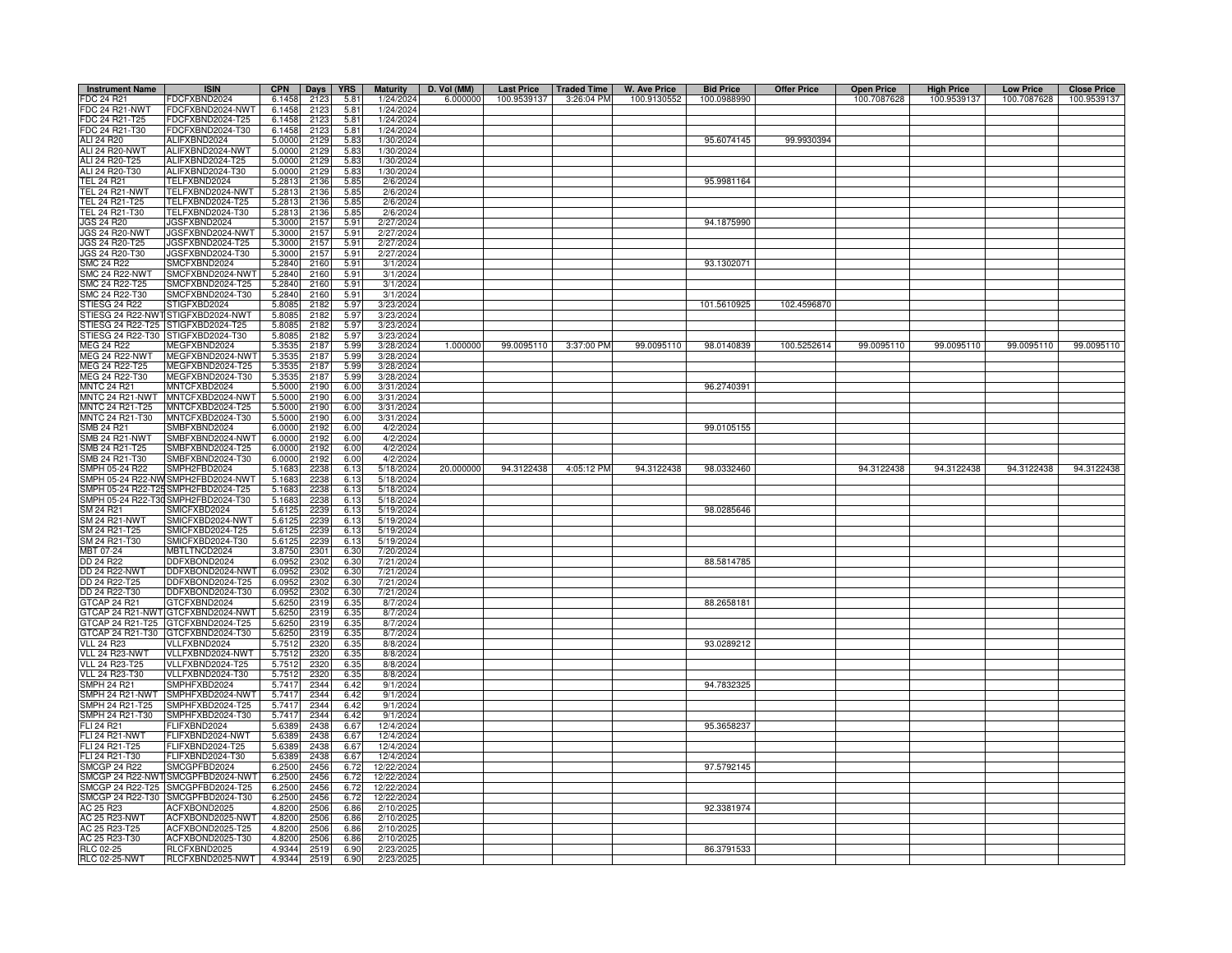| <b>Instrument Name</b>                     | <b>ISIN</b>                                         | <b>CPN</b>       | Days         | <b>YRS</b>    | <b>Maturity</b>          | D. Vol (MM) | <b>Last Price</b> | Traded Time | W. Ave Price | <b>Bid Price</b> | <b>Offer Price</b> | <b>Open Price</b> | <b>High Price</b> | <b>Low Price</b> | <b>Close Price</b> |
|--------------------------------------------|-----------------------------------------------------|------------------|--------------|---------------|--------------------------|-------------|-------------------|-------------|--------------|------------------|--------------------|-------------------|-------------------|------------------|--------------------|
| RLC 02-25-T25                              | RLCFXBND2025-T25                                    | 4.9344           | 2519         | 6.90          | 2/23/2025                |             |                   |             |              |                  |                    |                   |                   |                  |                    |
| RLC 02-25-T30                              | RLCFXBND2025-T30                                    | 4.9344           | 2519         | 6.90          | 2/23/2025                |             |                   |             |              |                  |                    |                   |                   |                  |                    |
| SMPH 03-25 R23                             | SMPH2FBD2025                                        | 6.0804           | 2525         | 6.91          | 3/1/2025                 |             |                   |             |              | 100.4431959      |                    |                   |                   |                  |                    |
|                                            | SMPH 03-25 R23-NW SMPH2FBD2025-NWT                  | 6.0804           | 252          | 6.91          | 3/1/2025                 |             |                   |             |              |                  |                    |                   |                   |                  |                    |
|                                            | MPH 03-25 R23-T25 SMPH2FBD2025-T25                  | 6.0804           | 252          | 6.91          | 3/1/2025<br>3/1/2025     |             |                   |             |              |                  |                    |                   |                   |                  |                    |
| <b>SMC 25 R23</b>                          | SMPH 03-25 R23-T30 SMPH2FBD2025-T30<br>SMCFXBND2025 | 6.0804<br>6.6250 | 252<br>2543  | 6.91<br>6.96  | 3/19/2025                |             |                   |             |              | 99.3083263       |                    |                   |                   |                  |                    |
| <b>SMC 25 R23-NWT</b>                      | SMCFXBND2025-NWT                                    | 6.6250           | 2543         | 6.96          | 3/19/2025                |             |                   |             |              |                  |                    |                   |                   |                  |                    |
|                                            | SMCFXBND2025-T25                                    | 6.6250           | 2543         | 6.96          | 3/19/2025                |             |                   |             |              |                  |                    |                   |                   |                  |                    |
| SMC 25 R23-T25<br>SMC 25 R23-T30           | SMCFXBND2025-T30                                    | 6.6250           | 254          | 6.96          | 3/19/2025                |             |                   |             |              |                  |                    |                   |                   |                  |                    |
| ALI 25 R21                                 | ALIFXBND2025                                        | 5.6250           | 2580         | 7.06          | 4/25/2025                |             |                   |             |              | 98.4254058       | 102.0377710        |                   |                   |                  |                    |
| <b>ALI 25 R21-NWT</b>                      | ALIFXBND2025-NWT                                    | 5.6250           | 2580         | 7.06          | 4/25/202                 |             |                   |             |              |                  |                    |                   |                   |                  |                    |
| ALI 25 R21-T25                             | ALIFXBND2025-T25                                    | 5.6250           | 2580         | 7.06          | 4/25/2025                |             |                   |             |              |                  |                    |                   |                   |                  |                    |
| ALI 25 R21-T30                             | ALIFXBND2025-T30                                    | 5.6250           | 2580         | 7.06          | 4/25/2025                |             |                   |             |              |                  |                    |                   |                   |                  |                    |
| <b>SLTC 25 R22</b>                         | SLTCFXBD2025                                        | 6.4872           | 2607         | 7.14<br>7.14  | 5/22/2025                |             |                   |             |              | 88.8112897       |                    |                   |                   |                  |                    |
| SLTC 25 R22-NWT<br>SLTC 25 R22-T25         | SLTCFXBD2025-NWT<br>SLTCFXBD2025-T25                | 6.4872<br>6.4872 | 260<br>2607  | 7.14          | 5/22/2025<br>5/22/2025   |             |                   |             |              |                  |                    |                   |                   |                  |                    |
| SLTC 25 R22-T30                            | SLTCFXBD2025-T30                                    | 6.487            | 260          | 7.14          | 5/22/2025                |             |                   |             |              |                  |                    |                   |                   |                  |                    |
| <b>HOUSE 25 R22</b>                        | HOUSEFBD2025                                        | 6.866            | 2662         | 7.29          | 7/16/2025                |             |                   |             |              | 92.6058381       |                    |                   |                   |                  |                    |
|                                            | IOUSE 25 R22-NWT HOUSEFBD2025-NW                    | 6.8666           | 2662         | 7.29          | 7/16/2025                |             |                   |             |              |                  |                    |                   |                   |                  |                    |
| <b>IOUSE 25 R22-T25</b>                    | HOUSEFBD2025-T25                                    | 6.8666           | 2662         | 7.29          | 7/16/2025                |             |                   |             |              |                  |                    |                   |                   |                  |                    |
| <b>IOUSE 25 R22-T30</b>                    | HOUSEFBD2025-T30                                    | 6.8666           | 2662         | 7.29          | 7/16/2025                |             |                   |             |              |                  |                    |                   |                   |                  |                    |
| FLI 25 R22                                 | FLIFXBND2025                                        | 5.7139           | 2697         | 7.38          | 8/20/2025                |             |                   |             |              | 94.0114160       |                    |                   |                   |                  |                    |
| <b>FLI 25 R22-NWT</b>                      | FLIFXBND2025-NWT                                    | 5.7139           | 2697         | 7.38          | 8/20/202                 |             |                   |             |              |                  |                    |                   |                   |                  |                    |
| FLI 25 R22-T25                             | FLIFXBND2025-T25                                    | 5.7139           | 2697         | 7.38          | 8/20/2025                |             |                   |             |              |                  |                    |                   |                   |                  |                    |
| FLI 25 R22-T30<br>ALI 25 R22               | FLIFXBND2025-T30<br>ALI2FXBD2025                    | 5.7139<br>4.7500 | 2697<br>2763 | 7.38<br>7.56  | 8/20/2025<br>10/25/2025  |             |                   |             |              | 91.0635160       | 96.7566980         |                   |                   |                  |                    |
| <b>ALI 25 R22-NWT</b>                      | ALI2FXBD2025-NWT                                    | 4.7500           | 2763         | 7.56          | 10/25/2025               |             |                   |             |              |                  |                    |                   |                   |                  |                    |
| ALI 25 R22-T25                             | ALI2FXBD2025-T25                                    | 4.7500           | 2763         | 7.56          | 10/25/2025               |             |                   |             |              |                  |                    |                   |                   |                  |                    |
| ALI 25 R22-T30                             | ALI2FXBD2025-T30                                    | 4.7500           | 2763         | 7.56          | 10/25/2025               |             |                   |             |              |                  |                    |                   |                   |                  |                    |
| <b>SMPH 25 R23</b>                         | SMPHFXBD2025                                        | 4.7990           | 2794         | 7.65          | 11/25/2025               |             |                   |             |              | 88.4178043       |                    |                   |                   |                  |                    |
| MPH 25 R23-NWT                             | SMPHFXBD2025-NWT                                    | 4.7990           | 2794         | 7.65          | 11/25/202                |             |                   |             |              |                  |                    |                   |                   |                  |                    |
| MPH 25 R23-T25                             | SMPHFXBD2025-T25                                    | 4.7990           | 2794         | 7.65          | 11/25/2025               |             |                   |             |              |                  |                    |                   |                   |                  |                    |
| MPH 25 R23-T30                             | SMPHFXBD2025-T30                                    | 4.7990           | 2794         | 7.65          | 11/25/2025               |             |                   |             |              |                  |                    |                   |                   |                  |                    |
| IER 25 R20<br><b>IER 25 R20-NWT</b>        | MERFXBND2025<br>MERFXBND2025-NW1                    | 4.8750<br>4.8750 | 2811<br>2811 | 7.70<br>7.70  | 12/12/2025<br>12/12/2025 | 1.000000    | 93.2235003        | 11:27:52 AM | 93.2235003   | 90.2205380       |                    | 93.2235003        | 93.2235003        | 93.2235003       | 93.2235003         |
| MER 25 R20-T25                             | MERFXBND2025-T25                                    | 4.875            | 2811         | 7.70          | 12/12/202                |             |                   |             |              |                  |                    |                   |                   |                  |                    |
| MER 25 R20-T30                             | MERFXBND2025-T30                                    | 4.8750           | 2811         | 7.70          | 12/12/2025               |             |                   |             |              |                  |                    |                   |                   |                  |                    |
| ALI 26 R23                                 | ALIFXBND2026                                        | 4.8500           | 2912         | 7.97          | 3/23/2026                | 7.570000    | 88.4275721        | 3:02:30 PM  | 88.6302218   | 89.1378220       | 96.9444825         | 89.1378220        | 89.1378220        | 88.4275721       | 88.4275721         |
| ALI 26 R23-NWT                             | ALIFXBND2026-NWT                                    | 4.8500           | 2912         | 7.97          | 3/23/2026                |             |                   |             |              |                  |                    |                   |                   |                  |                    |
| ALI 26 R23-T25                             | ALIFXBND2026-T25                                    | 4.8500           | 2912         | 7.97          | 3/23/2026                |             |                   |             |              |                  |                    |                   |                   |                  |                    |
| ALI 26 R23-T30                             | ALIFXBND2026-T30                                    | 4.8500           | 291          | 7.97          | 3/23/2026                |             |                   |             |              |                  |                    |                   |                   |                  |                    |
| MCGP 26 R23<br>MCGP 26 R23-NWT             | SMCGPFBD2026                                        | 5.1792<br>5.179  | 302          | 8.27<br>8.27  | 7/11/2026                | 0.600000    | 92.2033905        | 3:46:12 PM  | 92.2033905   | 85.7865419       |                    | 92.2033905        | 92.2033905        | 92.2033905       | 92.2033905         |
| MCGP 26 R23-T25                            | SMCGPFBD2026-NWT<br>SMCGPFBD2026-T25                | 5.1792           | 302<br>302   | 8.27          | 7/11/2026<br>7/11/2026   |             |                   |             |              |                  |                    |                   |                   |                  |                    |
| MCGP 26 R23-T30                            | SMCGPFBD2026-T30                                    | 5.1792           | 3022         | 8.27          | 7/11/2026                |             |                   |             |              |                  |                    |                   |                   |                  |                    |
| MPH 26 R23                                 | SMPHFXBD2026                                        | 4.2005           | 303          | 8.31          | 7/26/2026                |             |                   |             |              | 82.4616209       | 94.9144843         |                   |                   |                  |                    |
| MPH 26 R23-NWT                             | SMPHFXBD2026-NW1                                    | 4.2005           | 3037         | 8.31          | 7/26/2026                |             |                   |             |              |                  |                    |                   |                   |                  |                    |
| SMPH 26 R23-T25                            | SMPHFXBD2026-T25                                    | 4.2005           | 3037         | 8.31          | 7/26/2026                |             |                   |             |              |                  |                    |                   |                   |                  |                    |
| MPH 26 R23-T30                             | SMPHFXBD2026-T30                                    | 4.2005           | 3037         | 8.31          | 7/26/2026                |             |                   |             |              |                  |                    |                   |                   |                  |                    |
| AP 26 R21                                  | APCFXBND2026                                        | 6.1000           | 3083         | 8.44          | 9/10/2026                |             |                   |             |              | 97.4152902       |                    |                   |                   |                  |                    |
| AP 26 R21-NWT                              | APCFXBND2026-NWT                                    | 6.1000           | 3083         | 8.44          | 9/10/2026                |             |                   |             |              |                  |                    |                   |                   |                  |                    |
| AP 26 R21-T25                              | APCFXBND2026-T25                                    | 6.1000           | 3083         | 8.44          | 9/10/2026                |             |                   |             |              |                  |                    |                   |                   |                  |                    |
| AP 26 R21-T30<br>DD 26 R23                 | APCFXBND2026-T30<br>DDFXBOND2026                    | 6.1000<br>5.9721 | 308<br>3179  | 8.44<br>8.70  | 9/10/2026<br>12/15/2026  |             |                   |             |              | 85.9523407       |                    |                   |                   |                  |                    |
| DD 26 R23-NWT                              | DDFXBOND2026-NWT                                    | 5.9721           | 3179         | 8.70          | 12/15/2026               |             |                   |             |              |                  |                    |                   |                   |                  |                    |
|                                            | DDFXBOND2026-T25                                    | 5.9721           | 3179         | 8.70          | 12/15/2026               |             |                   |             |              |                  |                    |                   |                   |                  |                    |
| DD 26 R23-T25<br>DD 26 R23-T30             | DDFXBOND2026-T30                                    | 5.9721           | 3179         | 8.70          | 12/15/2026               |             |                   |             |              |                  |                    |                   |                   |                  |                    |
| SMC 27 R24<br>SMC 27 R24<br>SMC 27 R24-NWT | SMCFXBND2027                                        | 5.7613           | 325          | 8.91          | 3/1/2027                 |             |                   |             |              | 88.7681669       | 102.5406925        |                   |                   |                  |                    |
|                                            | SMCFXBND2027-NWT                                    | 5.7613           | 325          | 8.91          | 3/1/2027                 |             |                   |             |              |                  |                    |                   |                   |                  |                    |
|                                            | SMCFXBND2027-T25                                    | 5.7613           | 325          | 8.91          | 3/1/2027                 |             |                   |             |              |                  |                    |                   |                   |                  |                    |
| SMC 27 R24-T30                             | SMCFXBND2027-T30                                    | 5.7613           | 325          | 8.91          | 3/1/2027                 |             |                   |             |              |                  |                    |                   |                   |                  |                    |
| TIESG 27 R24<br><b>TIESG 27 R24-NWT</b>    | STIGFXBD2027<br>STIGFXBD2027-NWT                    | 6.3756<br>6.3756 | 3277<br>327  | 8.97<br>8.97  | 3/23/2027<br>3/23/2027   |             |                   |             |              | 97.4939052       |                    |                   |                   |                  |                    |
| STIESG 27 R24-T25 STIGFXBD2027-T25         |                                                     | 6.3756           | 3277         | 8.97          | 3/23/2027                |             |                   |             |              |                  |                    |                   |                   |                  |                    |
| STIESG 27 R24-T30 STIGFXBD2027-T30         |                                                     | 6.3756           | 3277         | 8.97          | 3/23/2027                |             |                   |             |              |                  |                    |                   |                   |                  |                    |
| ALI 05-27 R24                              | ALIFXBND2027                                        | 5.2624           | 3317         | 9.08          | 5/2/2027                 | 2.000000    | 94.8867989        | 3:22:28 PM  | 94.8867989   | 93.8870330       | 99.5489541         | 94.8867989        | 94.8867989        | 94.8867989       | 94.8867989         |
| ALI 05-27 R24-NWT                          | ALIFXBND2027-NWT                                    | 5.2624           | 331          | 9.08          | 5/2/2027                 |             |                   |             |              |                  |                    |                   |                   |                  |                    |
| ALI 05-27 R24-T25                          | ALIFXBND2027-T25                                    | 5.2624           | 3317         | 9.08          | 5/2/2027                 |             |                   |             |              |                  |                    |                   |                   |                  |                    |
| ALI 05-27 R24-T30                          | ALIFXBND2027-T30                                    | 5.2624           | 331          | 9.08          | 5/2/2027                 |             |                   |             |              |                  |                    |                   |                   |                  |                    |
| <b>AC 27 R22</b>                           | ACFXBOND2027                                        | 6.8750           | 3326         | 9.11          | 5/11/2027                |             |                   |             |              | 105.0239657      | 109.7965868        |                   |                   |                  |                    |
| <b>AC 27 R22-NWT</b><br>AC 27 R22-T25      | ACFXBOND2027-NWT<br>ACFXBOND2027-T25                | 6.8750<br>6.8750 | 3326<br>3326 | 9 1 1<br>9.11 | 5/11/2027<br>5/11/2027   |             |                   |             |              |                  |                    |                   |                   |                  |                    |
| AC 27 R22-T30                              | ACFXBOND2027-T30                                    | 6.8750           | 3326         | 9.11          | 5/11/2027                |             |                   |             |              |                  |                    |                   |                   |                  |                    |
| AP 07-27 R24                               | APCFXBND2027                                        | 5.3367           | 3379         | 9.25          | 7/3/2027                 |             |                   |             |              | 91.3060379       |                    |                   |                   |                  |                    |
|                                            |                                                     |                  |              |               |                          |             |                   |             |              |                  |                    |                   |                   |                  |                    |